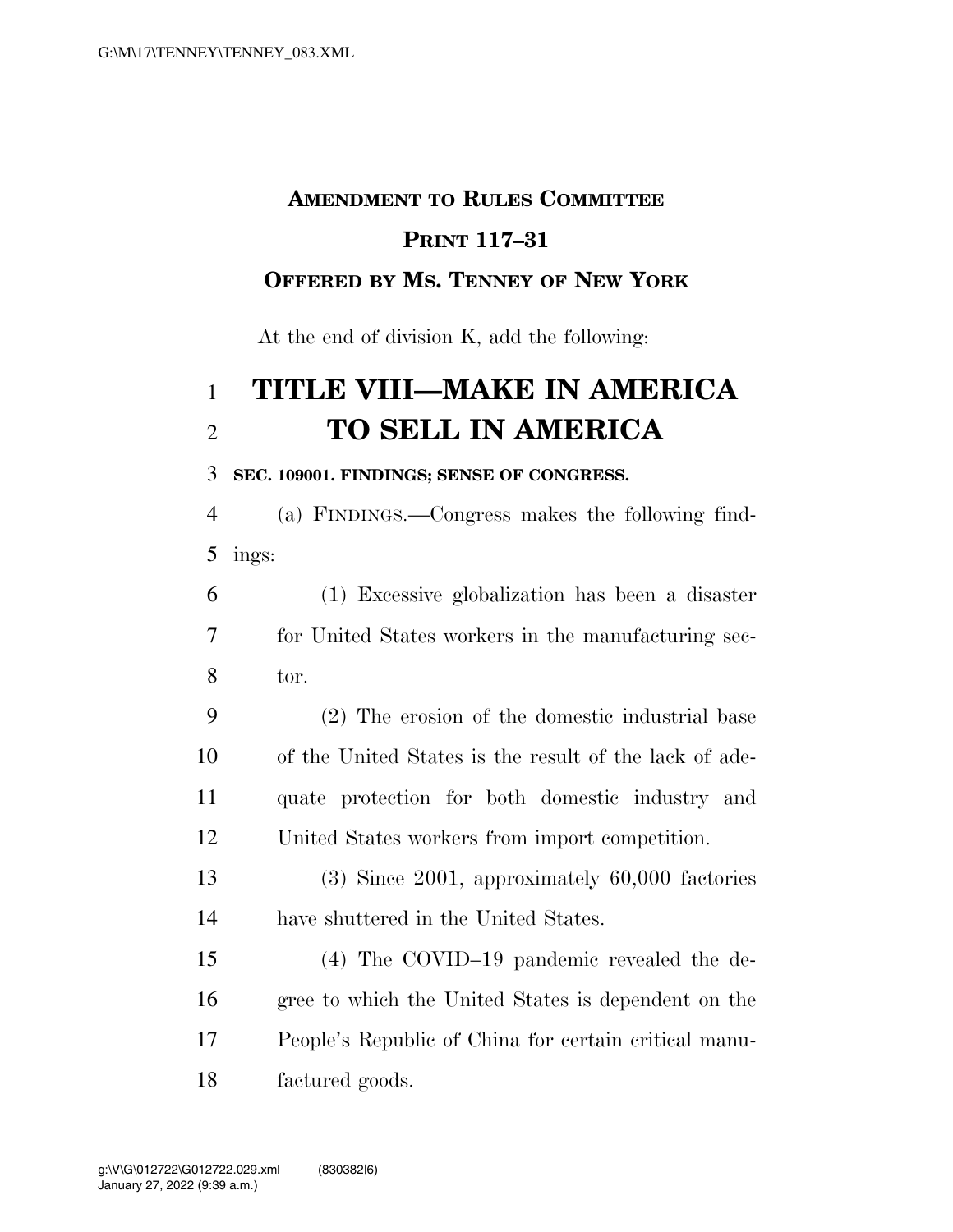$\mathfrak{D}$ 

 (5) The United States currently mandates do- mestic sourcing by requiring certain government agencies to purchase only goods that are produced in whole or in part in the United States.

 (b) SENSE OF CONGRESS.—It is the sense of Con- gress that a targeted regime of local content requirements across manufactured goods sold in the United States should be deployed to boost domestic industry, repatriate supply chains, and nurture infant industries.

#### **SEC. 109002. DEFINITIONS.**

In this title:

 (1) COMMISSION.—The term ''Commission'' means the United States International Trade Com-mission.

 (2) COVERED GOOD.—The term ''covered good'' means a good identified by the Secretary of Com-merce in the report required by section 109003.

 (3) INTRODUCE FOR SALE.—The term ''intro- duce for sale'', with respect to a good, means to im- port the good into the United States or produce the good for consumption in the United States.

#### **SEC. 109003. IDENTIFICATION OF CRITICAL GOODS.**

 (a) IN GENERAL.—Not later than one year after the date of the enactment of this Act, and annually thereafter, the Secretary of Commerce, in consultation with the Sec-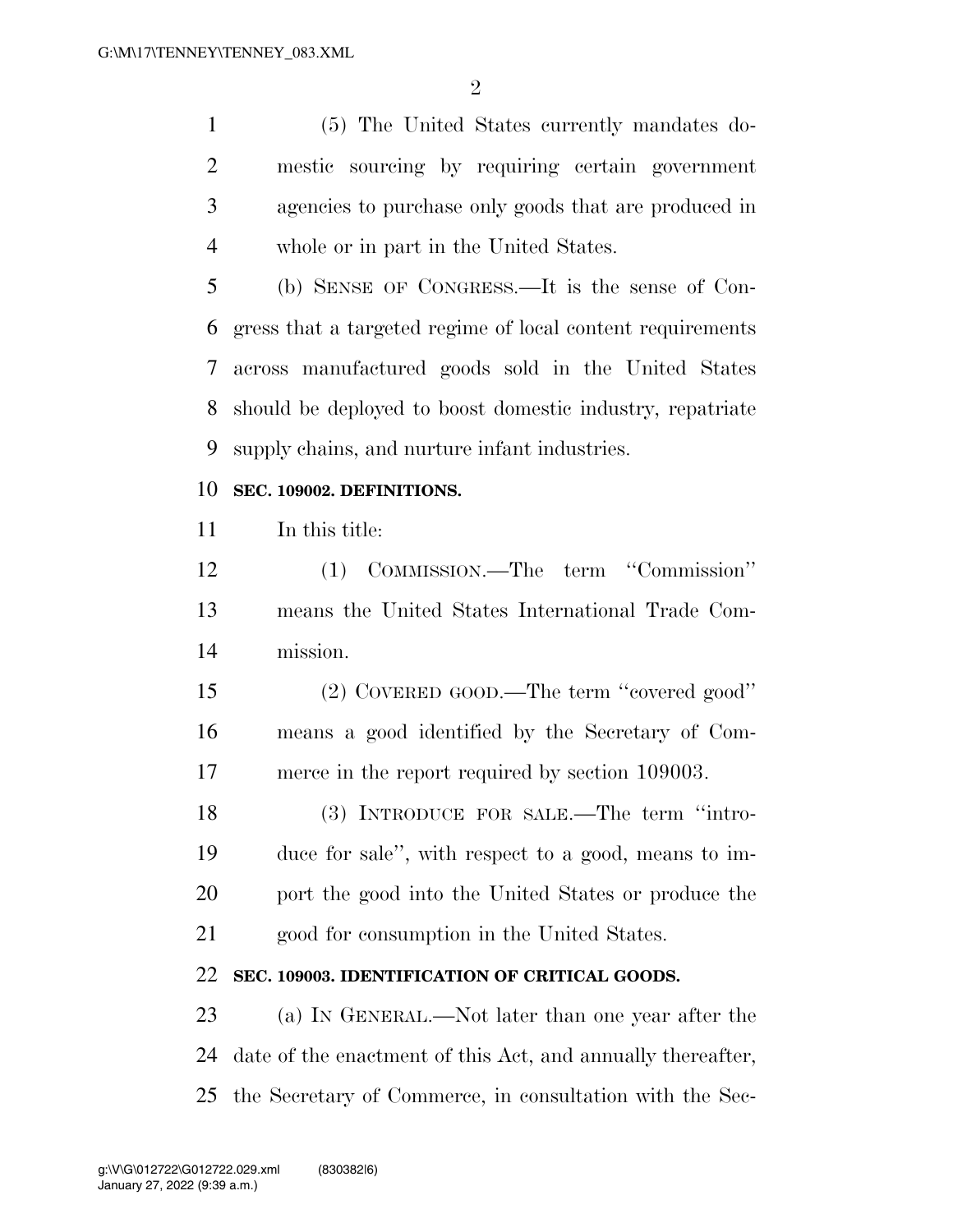retary of Defense, shall submit to Congress and make available to the public a report that identifies finished goods and intermediate goods the domestic production of which is critical for the protection of the industrial base in the United States or for the national security of the United States.

 (b) CONSIDERATIONS.—In considering whether the production of a good is critical for the protection of the industrial base or for the national security of the United States, the Secretary of Commerce may consider—

 (1) the relative lack of the domestic production of the good compared to domestic demand for the good;

 (2) the extent to which the global supply chain of the good is vulnerable; and

 (3) the employment effects of restoring or es- tablishing production of the good in the United States.

 **SEC. 109004. MINIMUM DOMESTIC CONTENT REQUIRE-MENT.** 

 (a) IN GENERAL.—Except as provided in subsection (c) or (d), a covered good may not be introduced for sale in the United States unless the domestic value content of the good is more than 50 percent.

(b) DOMESTIC VALUE CONTENT.—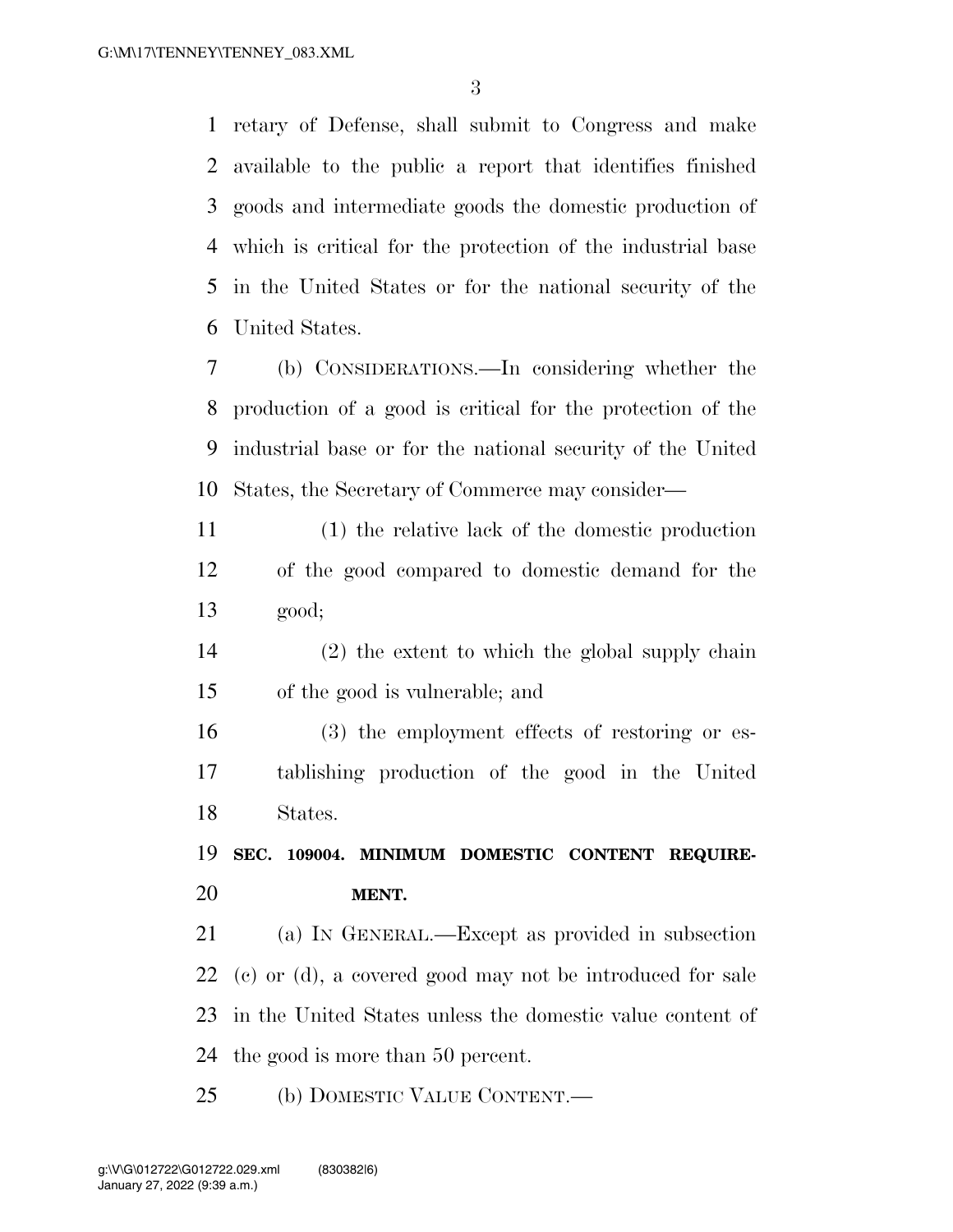| $\mathbf{1}$   | (1) CALCULATION.—The domestic value content                        |
|----------------|--------------------------------------------------------------------|
| $\overline{2}$ | of a covered good may be calculated on the basis of                |
| 3              | the following transaction value method:                            |
|                | $\text{DVC} = \frac{\text{TV} - \text{VNM}}{\text{TV}} \times 100$ |
| $\overline{4}$ | (2) DEFINITIONS.—In this subsection:                               |
| 5              | (A) DVC.—The term "DVC" means the                                  |
| 6              | domestic value content of the good, expressed                      |
| 7              | as a percentage.                                                   |
| 8              | (B) ORIGINATING GOOD; ORIGINATING MA-                              |
| 9              | TERIAL.-                                                           |
| 10             | (i) IN GENERAL.—The terms "origi-                                  |
| 11             | nating good" and "originating material"                            |
| 12             | mean a good or material, as the case may                           |
| 13             | $be$ —                                                             |
| 14             | (I) wholly obtained or produced                                    |
| 15             | entirely in the United States; or                                  |
| 16             | (II) substantially transformed in                                  |
| 17             | the United States from a good or ma-                               |
| 18             | terial that is not wholly the growth,                              |
| 19             | product, or manufacture of the United                              |
| 20             | States.                                                            |
| 21             | (ii) REMANUFACTURED GOODS.-For                                     |
| 22             | purposes of determining whether a re-                              |
| 23             | manufactured good is an originating good,                          |
| 24             | a recovered material derived in the United                         |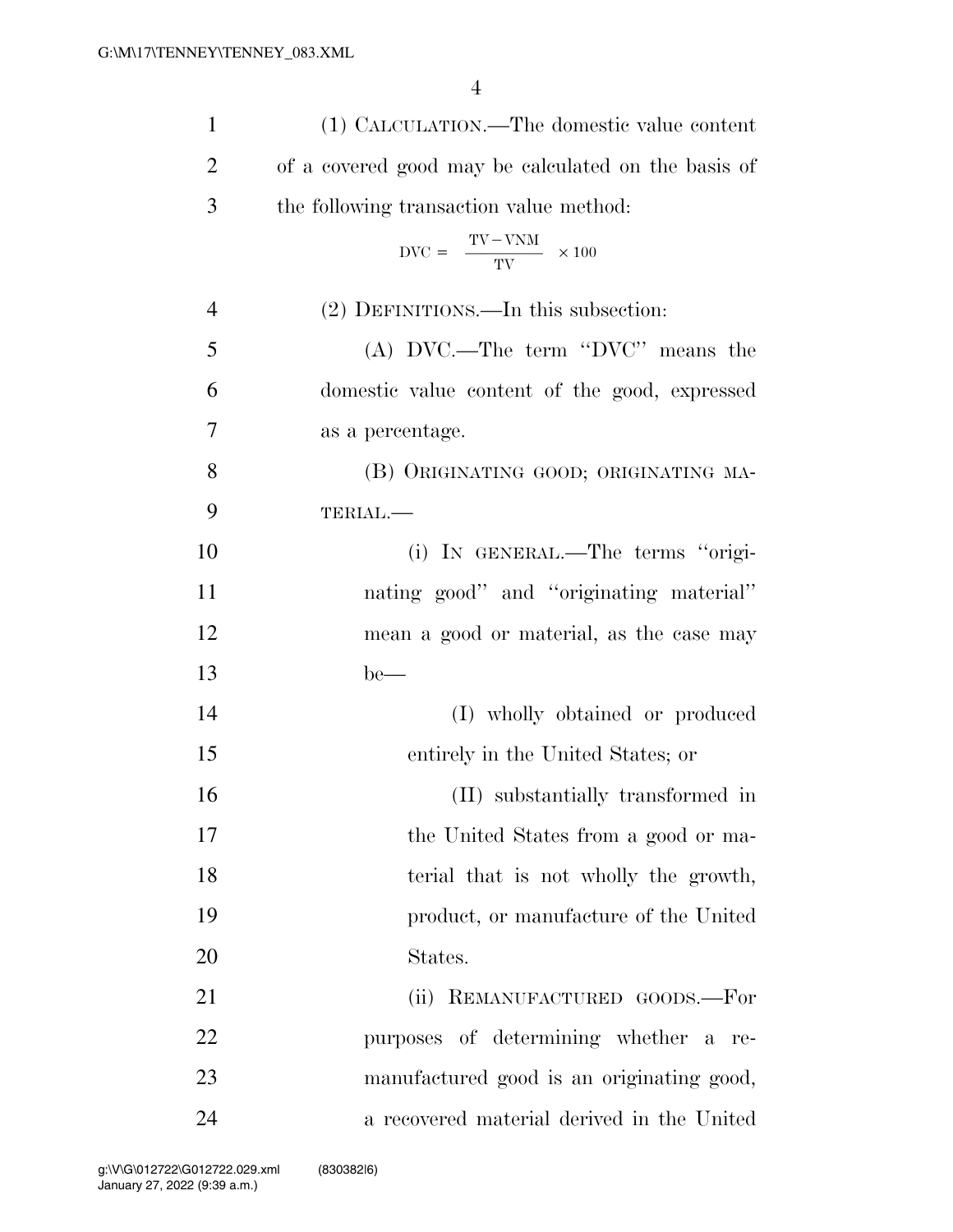| $\mathbf{1}$   | States shall be treated as an originating                          |
|----------------|--------------------------------------------------------------------|
| $\overline{2}$ | material if the material is used or con-                           |
| 3              | sumed in the production of, and incorpora-                         |
| $\overline{4}$ | tion into, the manufactured good.                                  |
| 5              | (C) NONORIGINATING GOOD; NONORIGI-                                 |
| 6              | NATING MATERIAL.—The terms "nonoriginating                         |
| 7              | good" and "nonoriginating material" mean a                         |
| 8              | good or material, as the case may be, that does                    |
| 9              | not qualify as originating under subparagraph                      |
| 10             | (B).                                                               |
| 11             | (D) TV.—The term "TV" means the                                    |
| 12             | transaction value of the good, adjusted to ex-                     |
| 13             | clude any costs incurred in the international                      |
| 14             | shipment of the good.                                              |
| 15             | (E) VNM.—The term "VNM" means the                                  |
| 16             | value of nonoriginating goods or nonoriginating                    |
| 17             | materials used by the producer in the produc-                      |
| 18             | tion of the good.                                                  |
| 19             | (3) VALUE OF NONORIGINATING MATERIALS.-                            |
| 20             | For purposes of calculating the domestic value con-                |
| 21             | tent of a good under this subsection, the value of                 |
| 22             | nonoriginating materials used by the producer in the               |
| 23             | production of the good shall not include the value of              |
| 24             | materials<br>nonoriginating<br>used<br>consumed<br><b>or</b><br>to |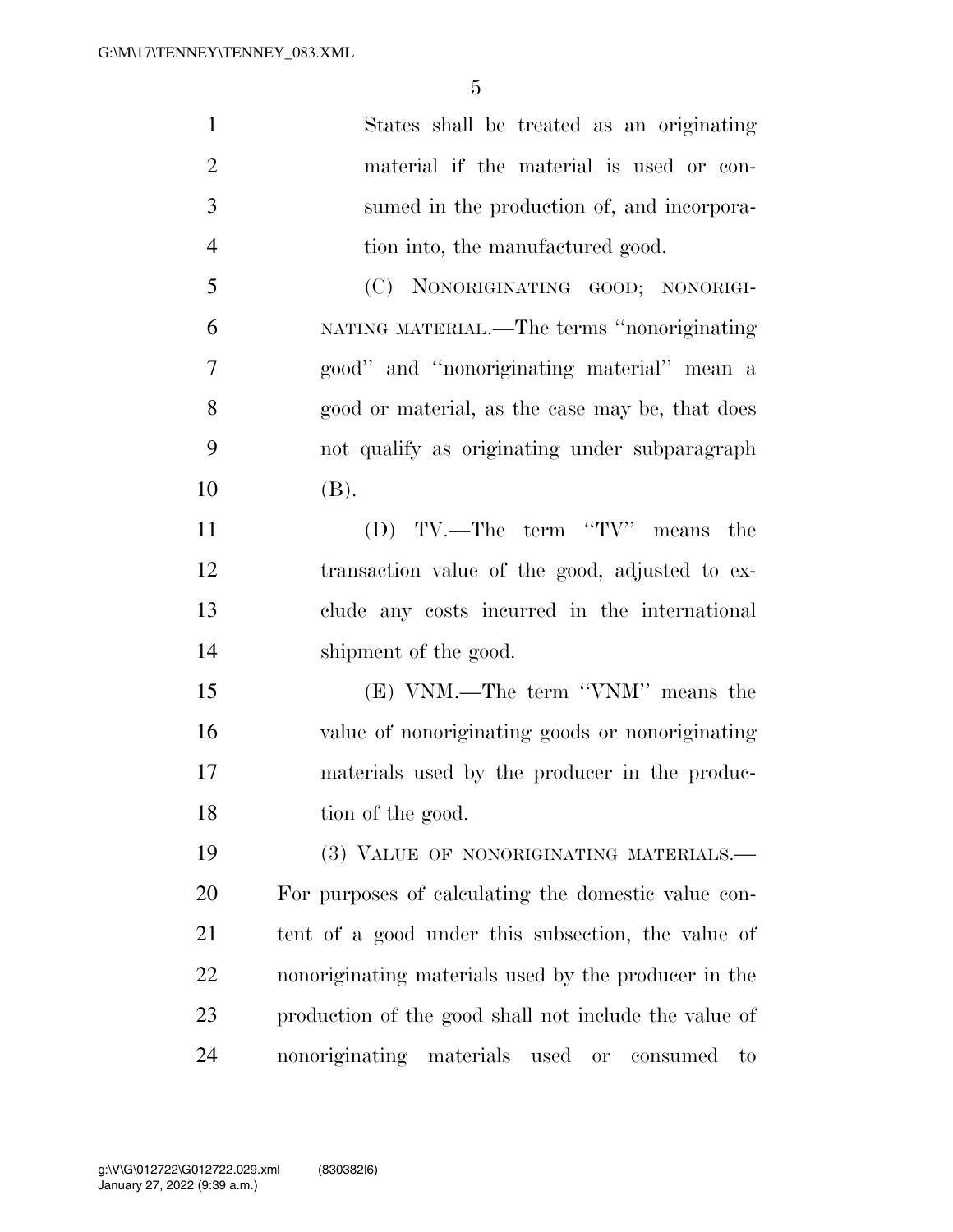| $\mathbf{1}$   | produce originating materials that are subsequently |
|----------------|-----------------------------------------------------|
| $\overline{2}$ | used or consumed in the production of the good.     |
| 3              | (c) EXCEPTIONS.—The prohibition under subsection    |
| 4              | $(a)$ does not apply with respect to-               |
| 5              | $(1)$ used goods; or                                |
| 6              | (2) goods introduced for sale in the United         |
| 7              | States by any person with annual revenue of less    |
| 8              | than $$5,000,000$ .                                 |
| 9              | $(d)$ WAIVER.—                                      |
| 10             | (1) IN GENERAL.—The President may waive             |
| 11             | the application of subsection (a) with respect to a |
| 12             | covered good if the President—                      |
| 13             | $(A)$ determines that—                              |
| 14             | (i) the covered good is not available               |
| 15             | for sale in the United States in a manner           |
| 16             | that meets the minimum domestic content             |
| 17             | requirement under subsection (a);                   |
| 18             | (ii) the development of domestic pro-               |
| 19             | duction of the covered good to meet the             |
| 20             | consumptive demand of the United States             |
| 21             | is substantially time-intensive or capital-in-      |
| 22             | tensive compared with other covered goods;          |
| 23             | or                                                  |
| 24             | (iii) a delay in the application of the             |
| 25             | requirement under subsection (a) is critical        |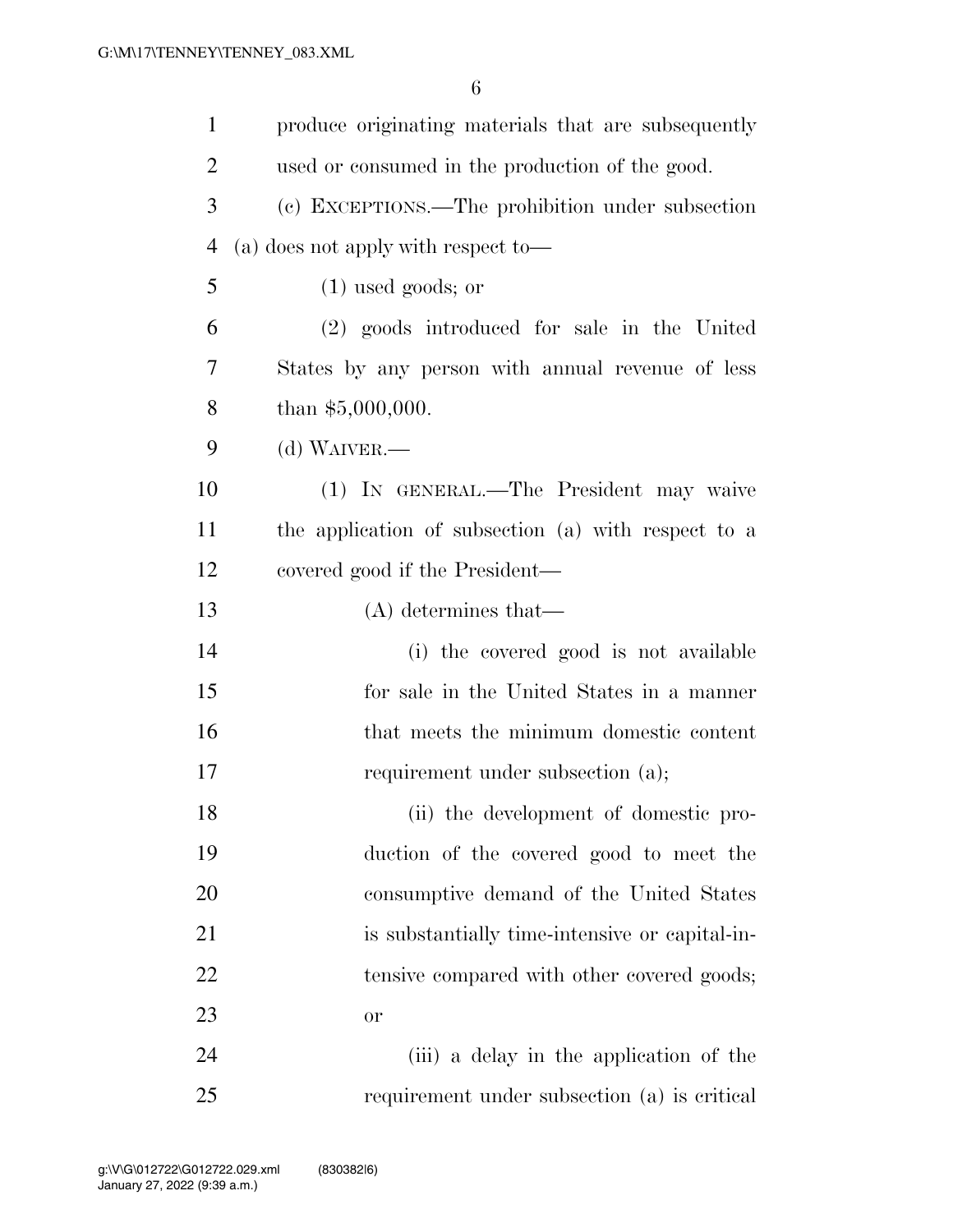| $\mathbf{1}$   | for the national security of the United                |
|----------------|--------------------------------------------------------|
| $\overline{2}$ | States; and                                            |
| 3              | (B) submits to Congress and makes avail-               |
| $\overline{4}$ | able to the public a report on the reasons for         |
| 5              | the waiver.                                            |
| 6              | (2) EFFECTIVE PERIOD.—A waiver issued                  |
| 7              | under paragraph (1) with respect to a covered good     |
| 8              | terminates on the date that is 3 years after the date  |
| 9              | on which the President submits the report required     |
| 10             | by paragraph $(1)(B)$ with respect to the waiver.      |
| 11             | (3) PROHIBITION ON RENEWAL.-A waiver                   |
| 12             | issued under paragraph (1) may not be renewed.         |
| 13             | (4) BRIEFINGS REQUIRED.—Not less frequently            |
| 14             | than annually, the President shall brief the Com-      |
| 15             | mittee on Finance of the Senate and the Committee      |
| 16             | on Ways and Means of the House of Representatives      |
| 17             | with respect to the waivers issued under paragraph     |
| 18             | (1) and the determinations made under paragraph        |
| 19             | $(1)(A)$ with respect to those waivers during the pre- |
| 20             | ceding year.                                           |
| 21             | (5) PUBLIC LIST.—Not less frequently than an-          |
| 22             | nually, the President shall make available to the      |
| 23             | public a list of all waivers issued under paragraph    |
| 24             | $(1)$ during the preceding year.                       |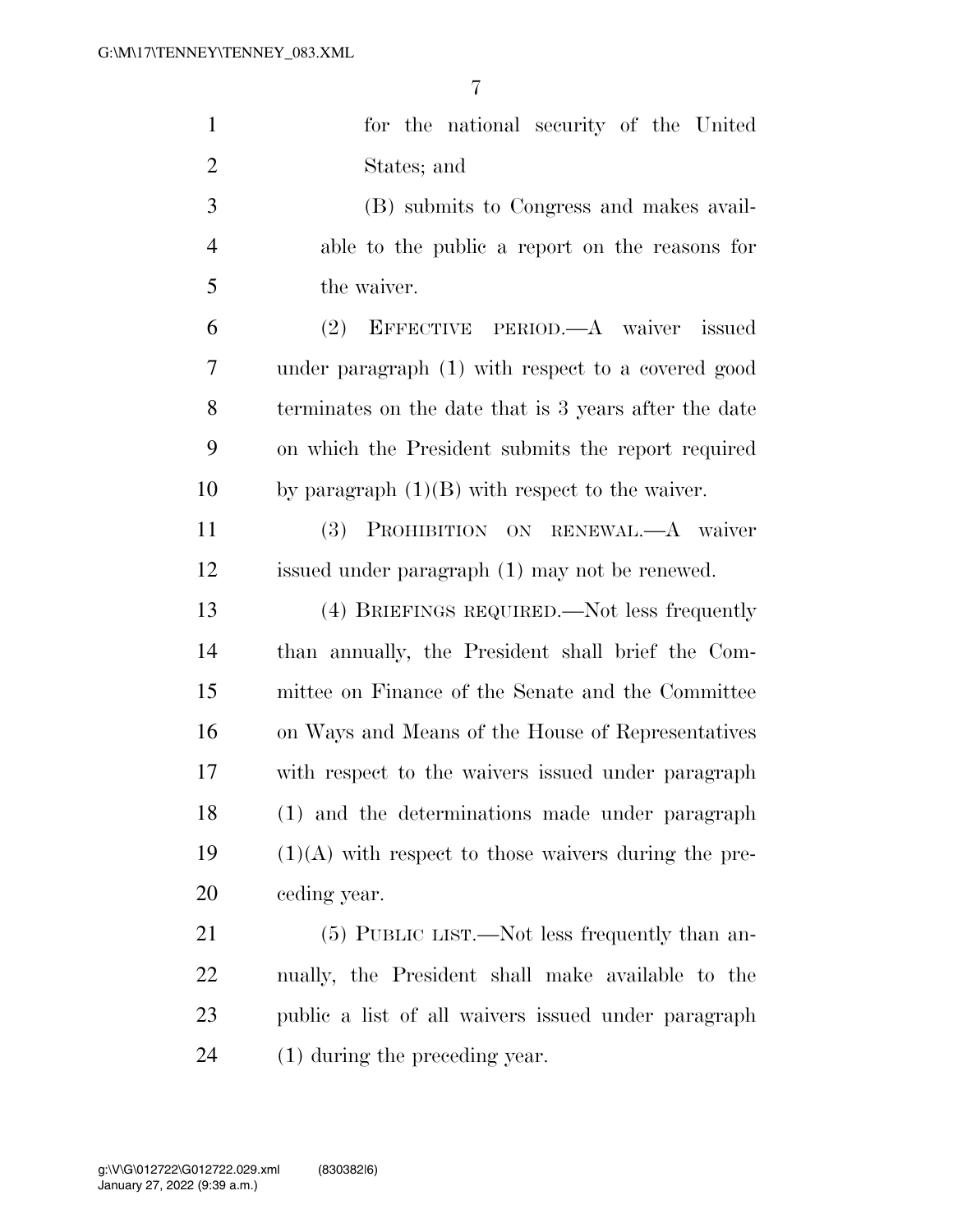(e) REGULATIONS.—The Secretary of Commerce, in consultation with the Commissioner of U.S. Customs and Border Protection, shall prescribe regulations and guid- ance to carry out this section, including with respect to the calculation and applicability of the minimum domestic content requirement under subsection (a).

#### **SEC. 109005. ENFORCEMENT.**

(a) IN GENERAL.—

 (1) PENALTIES.—If the Secretary of Commerce determines that a person introduces for sale, or causes to be introduced for sale, a covered good in the United States in violation of section 109004(a), that person shall be liable for a civil penalty not to exceed the greater of—

- (A) the amount that is twice the total transaction value of the good; or
- 17 (B) \$5,000,000.

 (2) CONSIDERATIONS.—In making a determina- tion under paragraph (1) with respect to an alleged violation of section 109004(a), the Secretary of Commerce shall consider the findings of the Com- mission pursuant to an investigation conducted under subsection (b) with respect to the alleged vio-lation.

(b) INVESTIGATIONS BY COMMISSION.—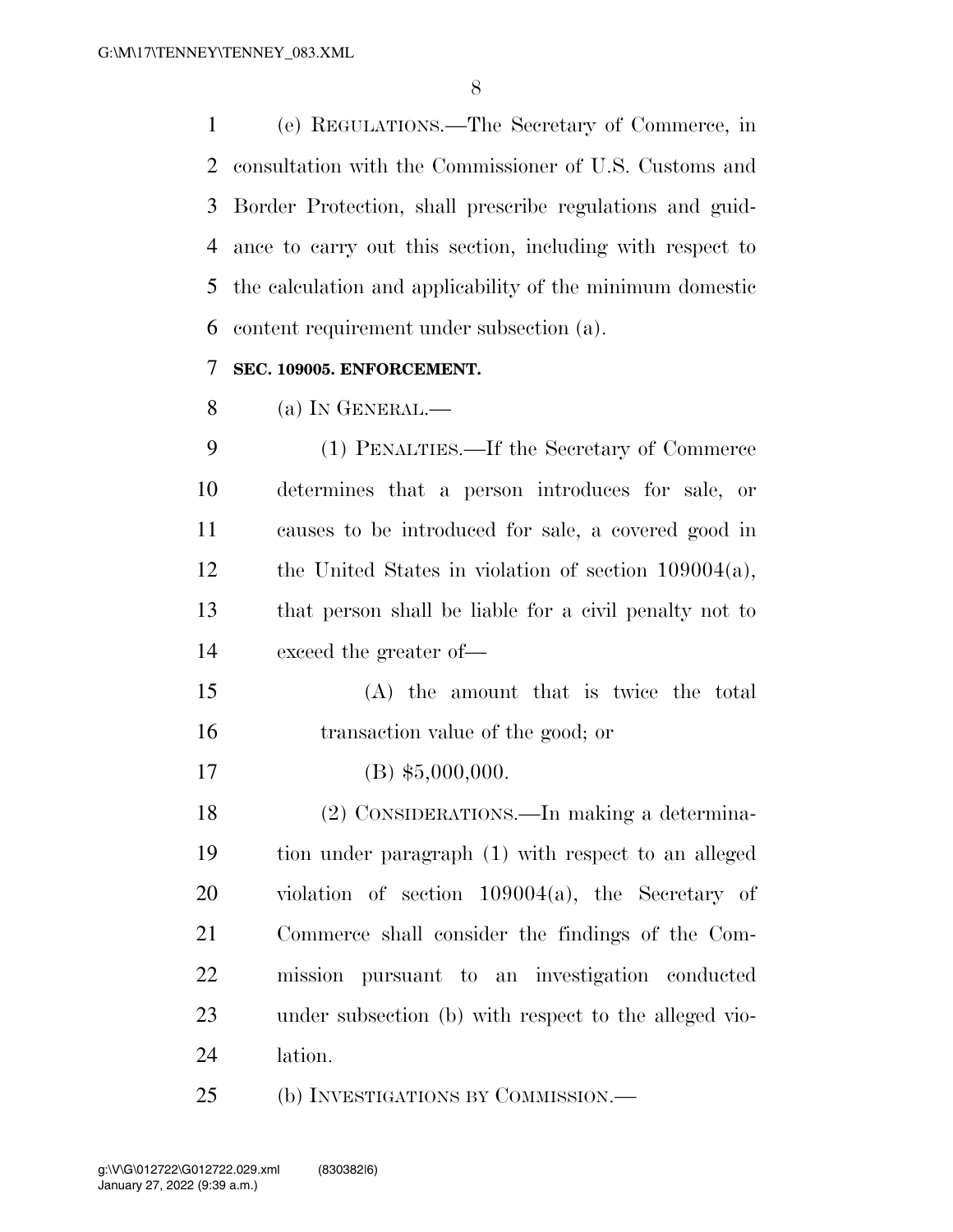| $\mathbf{1}$   | (1) PETITIONS.—The Commission may initiate            |
|----------------|-------------------------------------------------------|
| $\overline{2}$ | an investigation into an alleged violation of section |
| $\mathfrak{Z}$ | $109004(a)$ with respect to a covered good upon the   |
| $\overline{4}$ | filing of a petition by a domestic producer of the    |
| 5              | covered good or the Secretary of Commerce.            |
| 6              | (2) NOTIFICATION.—Upon receipt of a petition          |
| 7              | filed under paragraph (1), the Commission shall no-   |
| 8              | tify the person alleged to have violated section      |
| 9              | $109004(a)$ of the petition and the allegations in-   |
| 10             | eluded in the petition.                               |
| 11             | (3) INITIATION OF INVESTIGATION.—Not later            |
| 12             | than 20 days after receiving a petition filed under   |
| 13             | paragraph (1), the Commission shall—                  |
| 14             | (A) after examining, on the basis<br>- of             |
| 15             | sources readily available, the accuracy and ade-      |
| 16             | quacy of the allegations included in the petition,    |
| 17             | determine whether the petition—                       |
| 18             | (i) alleges the elements necessary for                |
| 19             | the imposition of a penalty under sub-                |
| 20             | section $(a)(1)$ ; and                                |
| 21             | (ii) contains information reasonably                  |
| 22             | available to the petitioner supporting the            |
| 23             | allegations;                                          |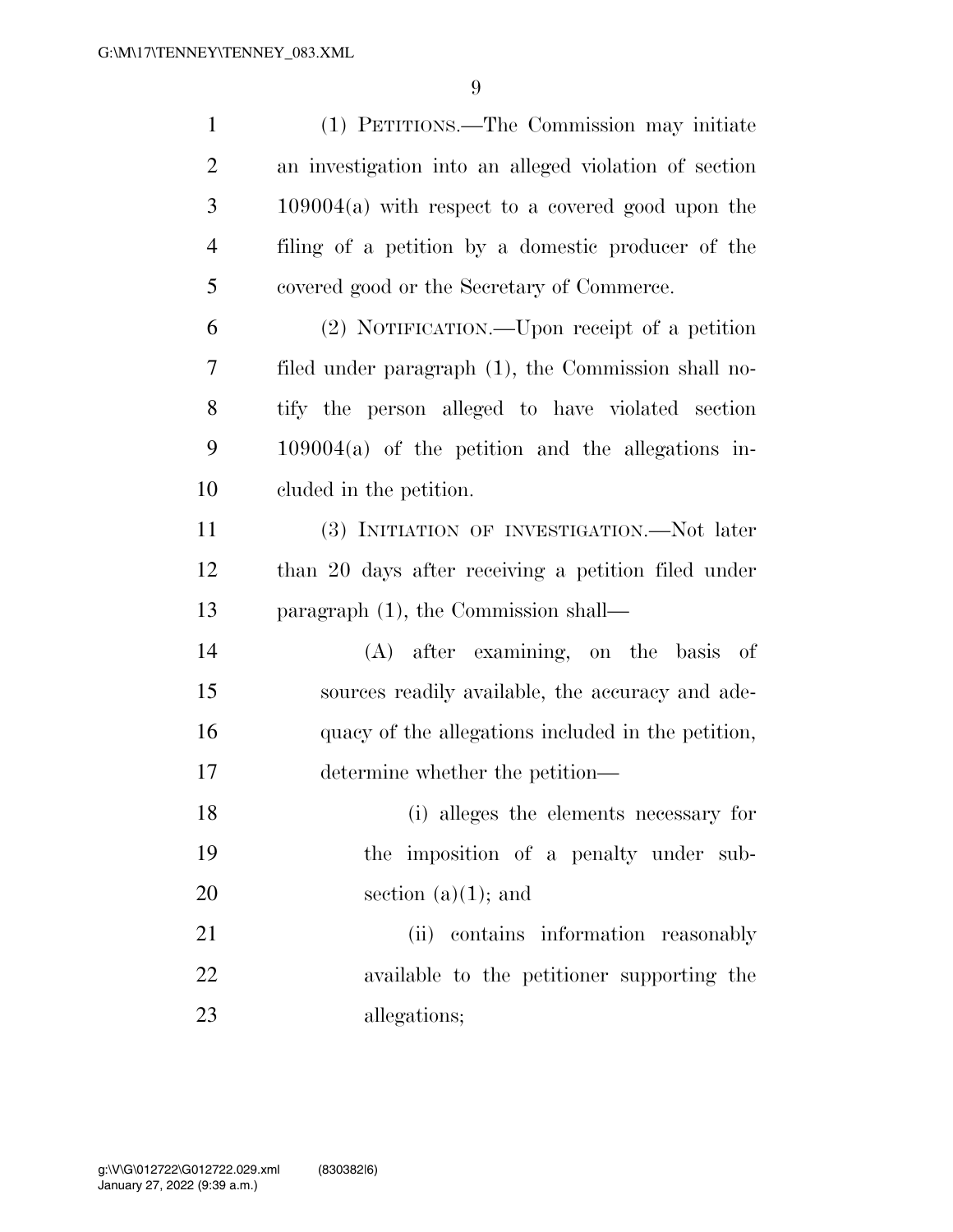| $\mathbf{1}$   | (B) determine whether the covered good            |
|----------------|---------------------------------------------------|
| $\overline{2}$ | that is the subject of the petition is covered by |
| 3              | a waiver issued under section $109004(d)$ ; and   |
| $\overline{4}$ | (C) if the determination under subpara-           |
| 5              | $graph(A)$ is affirmative and the determination   |
| 6              | under subparagraph (B) is negative, initiate an   |
| 7              | investigation.                                    |
| 8              | $(4)$ FINDINGS.—                                  |
| 9              | $(A)$ IN GENERAL.—Not later than 60 days          |
| 10             | after initiating an investigation under para-     |
| 11             | graph $(3)(C)$ , and after soliciting public com- |
| 12             | ments, soliciting evidence from the parties, and  |
| 13             | examining other relevant sources, the Commis-     |
| 14             | sion shall make a finding with respect to wheth-  |
| 15             | er, based on a preponderance of evidence, the     |
| 16             | person that is the subject of the investigation   |
| 17             | has violated section $109004(a)$ .                |
| 18             | (B) NOTIFICATIONS.—If the finding of the          |
| 19             | Commission under subparagraph (A) is affirma-     |
| 20             | tive, the Commission shall—                       |
| 21             | (i) notify all parties to the investiga-          |
| 22             | tion of the finding; and                          |
| 23             | (ii) make available to the public the             |
| 24             | facts and conclusions upon which the find-        |
| 25             | ing was based.                                    |